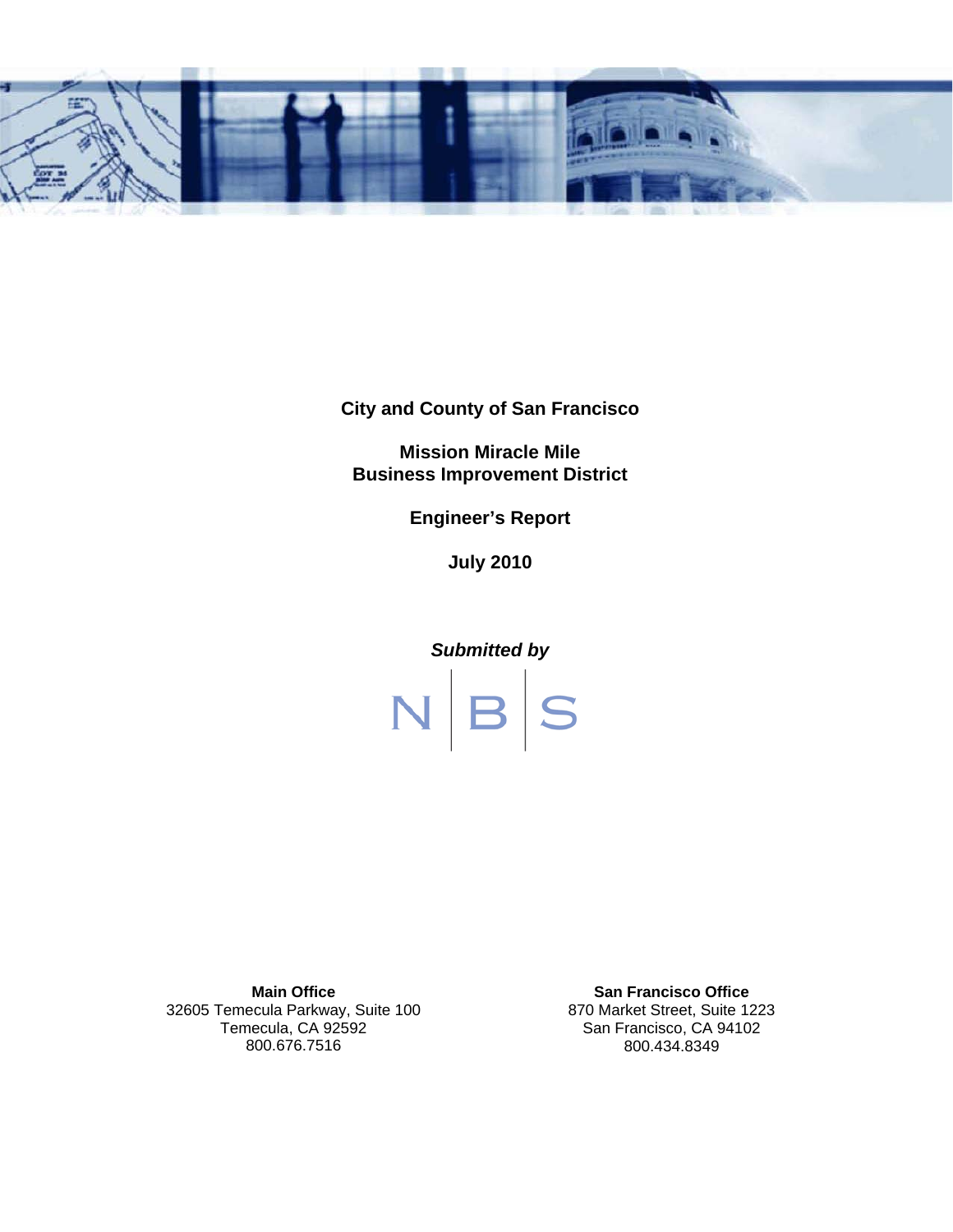# **TABLE OF CONTENTS**

| <b>ENGINEER'S LETTER</b>                              | 1  |
|-------------------------------------------------------|----|
| <b>INTRODUCTION</b>                                   | 3  |
| DESCRIPTION OF IMPROVEMENTS, SERVICES, AND ACTIVITIES | 4  |
| <b>ESTIMATED COSTS</b>                                | 6  |
| <b>METHOD OF ASSESSMENT</b>                           | 8  |
| <b>APPENDICES</b>                                     | 13 |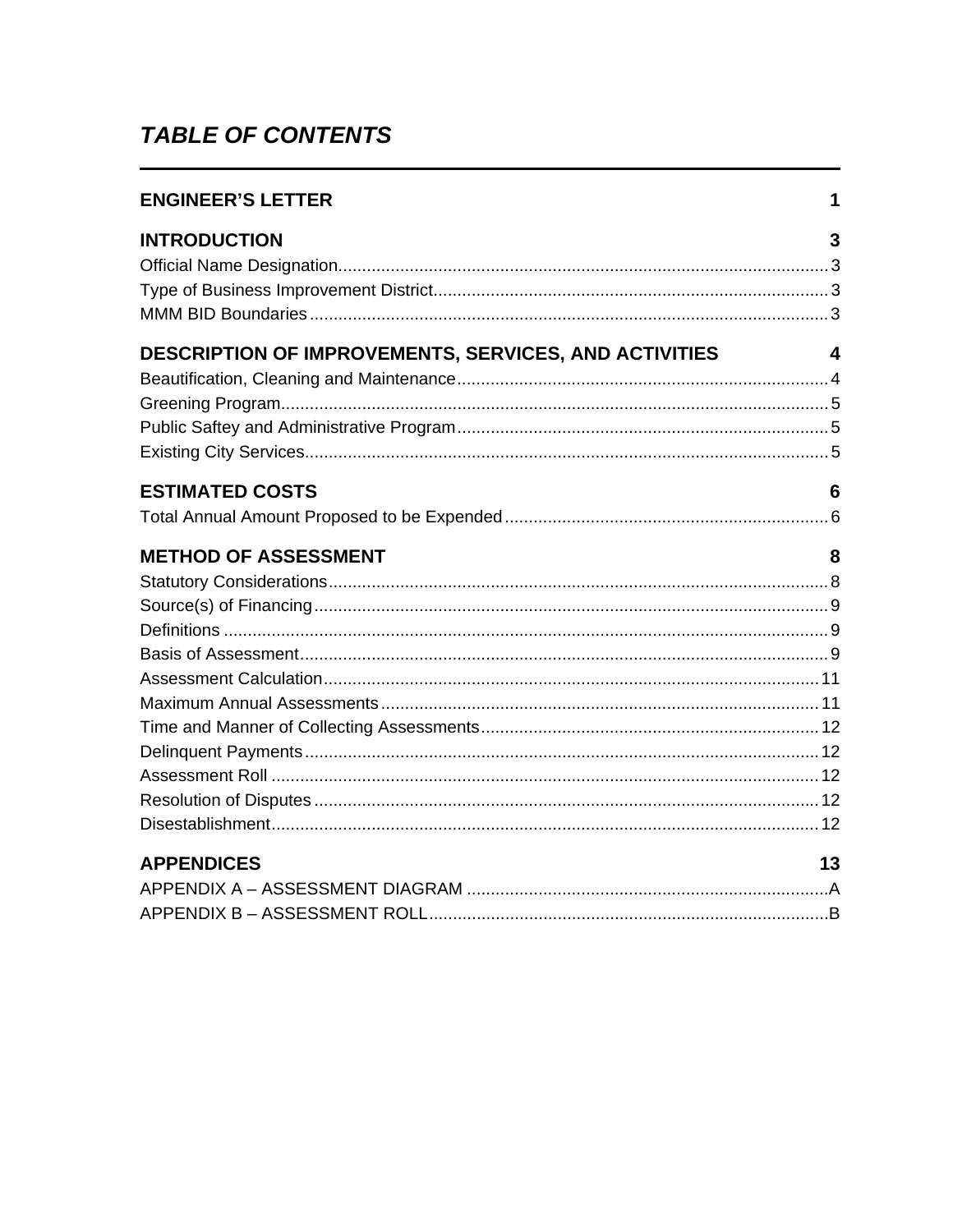## *ENGINEER'S LETTER*

**WHEREAS**, The Board of Supervisors of the City and County of San Francisco previously formed the 2500 Block of Mission Street Business Improvement District in 2006 pursuant to the Property and Business Improvement District Law of 1994 (the "1994 Act") with assessments levied for a term of five years, expiring June 30, 2010. A portion of the Fiscal Year 2009/10 carry-over assessment revenue will provide funding for the improvements, services, and activities from July 1, 2010 through December 31, 2010.

**WHEREAS**, pursuant to the 1994 Act, it is proposed that the 2500 Block of Mission Street Business Improvement District rename to the Mission Miracle Mile Business Improvement District and be reauthorized for a term of five years, commencing July 1, 2010 and expiring June 30, 2015. Assessments levied and collected during this term will provide funding for the improvements, services, and activities from January 1, 2011 through December 31, 2015.

 **WHEREAS**, this Engineer's Report presents the plans and specifications describing the improvements, services, and activities, an estimate of the costs of the improvements, services, and activities for the Mission Miracle Mile Business Improvement District for the referenced fiscal years, a diagram showing the area and properties to be assessed, and an assessment of the estimated costs of the improvements, services, and activities, assessing the net amount upon all assessable lots and/or parcels within the Mission Miracle Mile Business Improvement District in proportion to the special benefit received; and

 **NOW THEREFORE,** the following assessment is to be authorized in order to pay the estimated costs of the improvements, services, and activities to be paid by the assessable real property within the boundaries of the Mission Miracle Mile Business Improvement District in proportion to the special benefit received. The following table summarizes the assessment.

| <b>Estimated Fiscal Year 2010/11 Revenue:</b>            |                                   |
|----------------------------------------------------------|-----------------------------------|
| Estimated Revenue to be Funded by Assessments            | \$85,002                          |
| Estimated Revenue to be Funded by Non-assessment Sources | <u>859</u>                        |
| <b>Total Estimated Fiscal Year 2010/11 Revenue</b>       | \$85,861                          |
|                                                          |                                   |
| <b>Total Estimated Fiscal Year 2010/11 Expenditures</b>  | \$85,861                          |
|                                                          |                                   |
| Fiscal Year 2010/11 Maximum Assessment:                  |                                   |
| Linear Street Frontage for all Assessor's Parcels        | \$57.70<br>per Linear Street Foot |

#### **FISCAL YEAR 2010/11 SUMMARY OF ASSESSMENT**

In making the assessments contained herein pursuant to Proposition 218, the "Right to Vote on Taxes Act" approved by California voters in 1996, which added Articles XIIIC and XIIID to the California State Constitution (the "Assessment Law"):

1. I have identified all parcels which will have a special benefit conferred upon them from the improvements, services, and activities described in the Description of Improvements, Services, and Activities section of this Engineer's Report (the "Specially Benefited Parcels"). For particulars as to the identification of said parcels, reference is made to the Assessment Diagram, a copy of which is included in Appendix A of this Engineer's Report.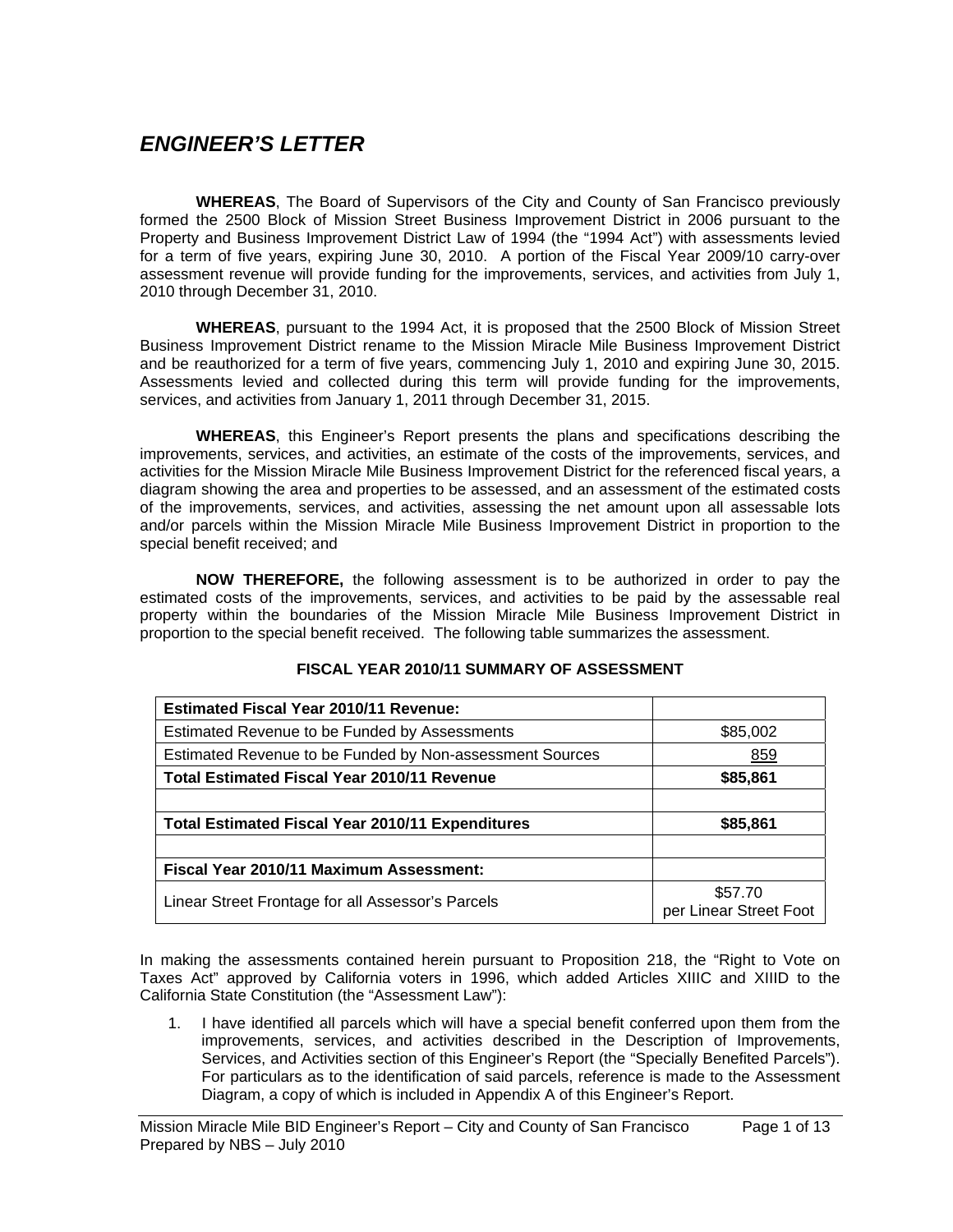- 2. I have evaluated the costs and expenses of the improvements, services, and activities upon the Specially Benefited Parcels. ln making such evaluation:
	- a. The proportionate special benefit derived by each Specially Benefited Parcel from the improvements, services, and activities was determined in relationship to the entirety of the costs of the improvements, services, and activities;
	- b. No assessment has been imposed on any Specially Benefited Parcel which exceeds the reasonable cost of the proportional special benefit conferred on such parcel from the improvements, services, and activities; and
	- c. Any general benefits from the improvements, services, and activities have been separated from the special benefits and only special benefits have been assessed.

l, the undersigned, respectfully submit the enclosed Engineer's Report and, to the best of my knowledge, information and belief, the Engineer's Report, Assessments, and the Assessment Diagram herein have been prepared and computed in accordance with the order of the Board of Supervisors of the City and County of San Francisco and the Assessment Law.

K. Dennis Klingelhofer, P.E., Assessment Engineer



t''' l'aat ''' l'aat ''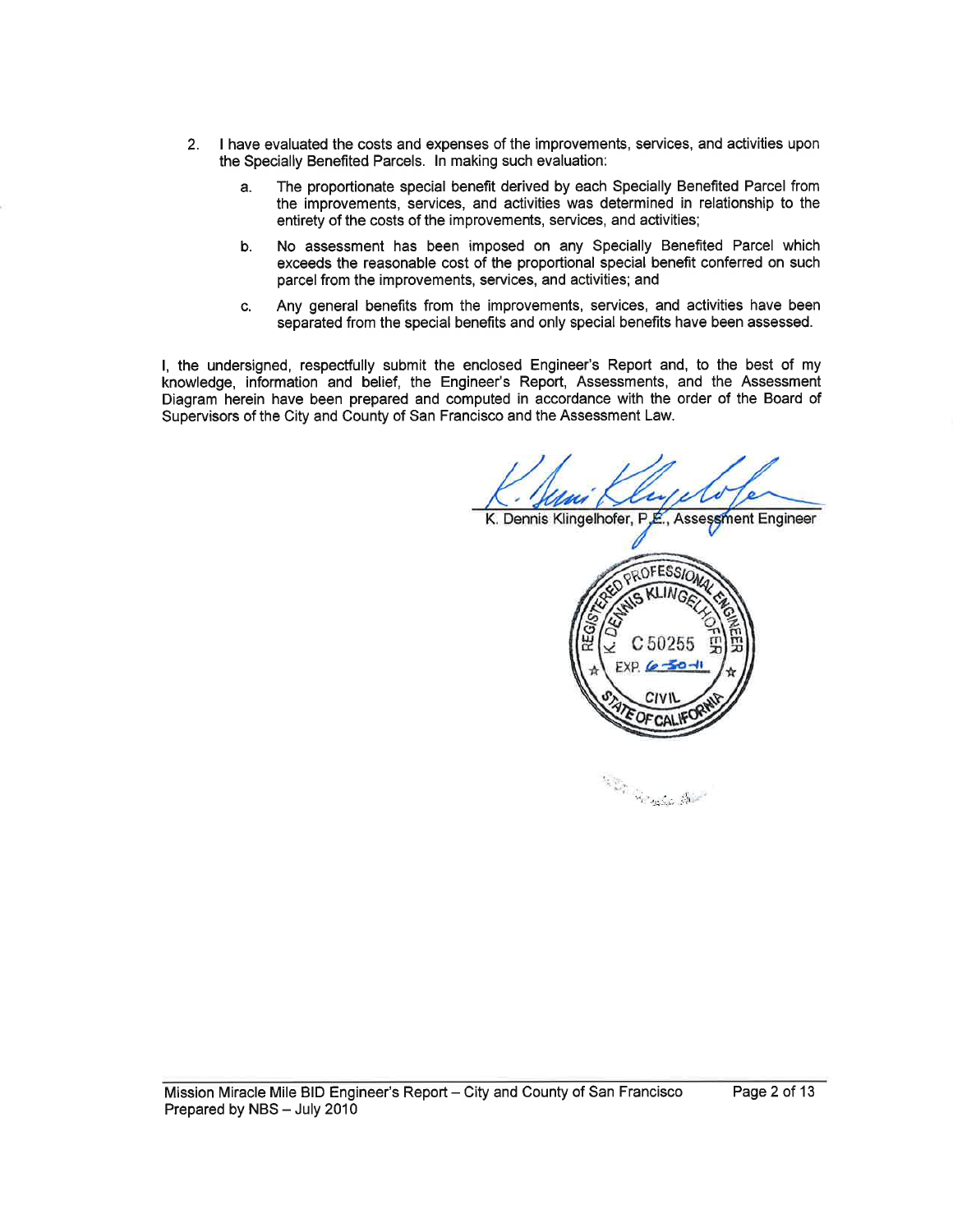# *INTRODUCTION*

This Engineer's Report has been prepared to support the reauthorization of the Mission Miracle Mile Business Improvement District within the 2500 block of the Mission Street area of the City and County of San Francisco ("City"). The business improvement district will provide beautification, cleaning, maintenance, public safety, and greening services throughout the 2500 block of the Mission Street area. If reauthorized, the City will levy assessments annually against real property, for a term of five years, within the boundaries of the district.

## **Official Name Designation**

The name designation of this proposed district is the Mission Miracle Mile Business Improvement District ("MMM BID").

## **Type of Business Improvement District**

The MMM BID is being reauthorized pursuant to the Property and Business Improvement District Law of 1994, California Streets and Highway Code Sections 36600 et seq. ("1994 Act").

### **MMM BID Boundaries**

The MMM BID contains 20 parcels located along Mission Street. The boundaries of the MMM BID include those properties that front Mission Street from 21<sup>st</sup> Street south to 22<sup>nd</sup> Street. The MMM BID will not provide services and activities to those properties lying outside of the MMM BID.

Appendix A of this Engineer's Report provides an assessment diagram that more fully details the boundaries of the MMM BID and identifies each parcel.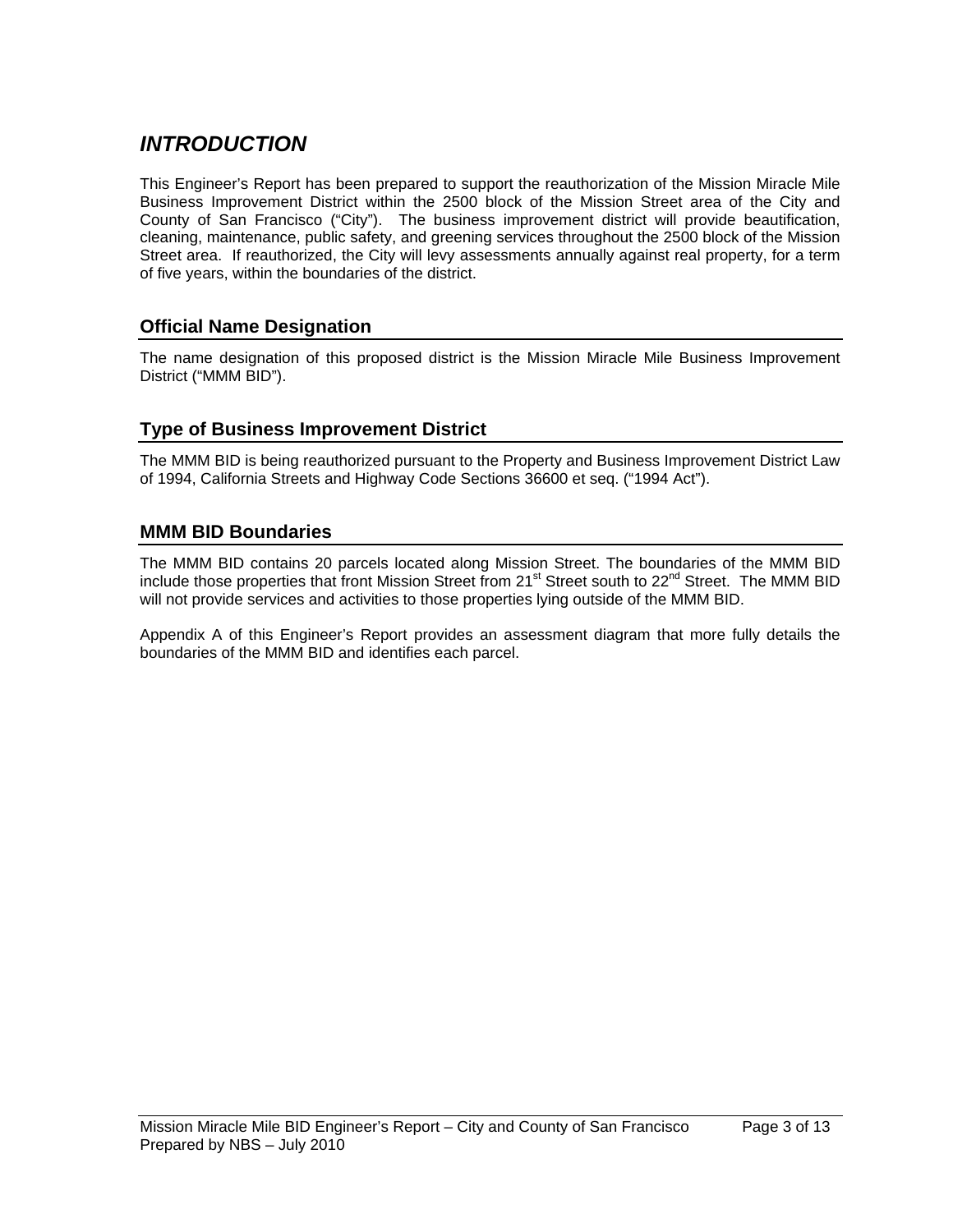# *DESCRIPTION OF IMPROVEMENTS, SERVICES, AND ACTIVITIES*

Under the leadership of the Mission Miracle Mile Inc., a non-profit corporation ("Owners' Association"), the MMM BID plans to implement and fund three principal programs; a Beautification, Cleaning and Maintenance program, a Greening program, and a Public Safety and Administrative program.

## **Beautification, Cleaning and Maintenance**

The MMM BID plans to supplement services already provided by the Department of Public Works ("DPW") and other relevant City agencies. The comprehensive program aims to ensure owner, merchant, and visitor safety; and provide for the maximum possible cleanliness of sidewalks, curbs, fixtures, landscaping, and buildings throughout the MMM BID boundaries. Through the utilization of managed services, the Beautification, Cleaning and Maintenance program is designed to strive for a safe, clean, and litter-free area that is absent of graffiti or other signs of decay. The goal is for property owners and merchants alike to maintain a sense of pride in the Mission Miracle Mile area. Further, perceptions of cleanliness lend itself as an important contribution to the establishment and growth of an aesthetically pleasing, safe, and vibrant community.

The MMM BID's managed Beautification, Cleaning and Maintenance program includes continuous litter removal and general cleaning of sidewalks, gutters, doorways and public right of way; graffiti abatement; removal of posters, foreign attachments and bulky items; sidewalk weed removal and tree and plant maintenance; steam cleaning/power washing of all sidewalks; and a variety of safety services efforts.

A list of eligible services includes, but is not limited to:

- Regular sweeping of sidewalks and curbs; litter patrol Twice daily, 7 days per week
- Removal of weeds on sidewalks, curbs and in storm drains Daily, 7 days per week
- $\bullet$  Sidewalk steam cleaning  $-12$  times per year
- Rapid-response graffiti removal Daily, 7 days per week
- Removal of weeds and debris around trees and maintenance of tree wells Daily, 7 days per week
- MMM BID vendor notification to DPW if litter receptacle requires emptying Daily, 7 days per week
- Repair request calls into DPW to ensure rapid resolution; fixture cleaning and repainting done by MMM BID vendor – Daily, 7 days per week
- Long-term code compliance fostered by MMM BID patrol, which documents violations, reports to DPW and follows up – Daily, 7 days per week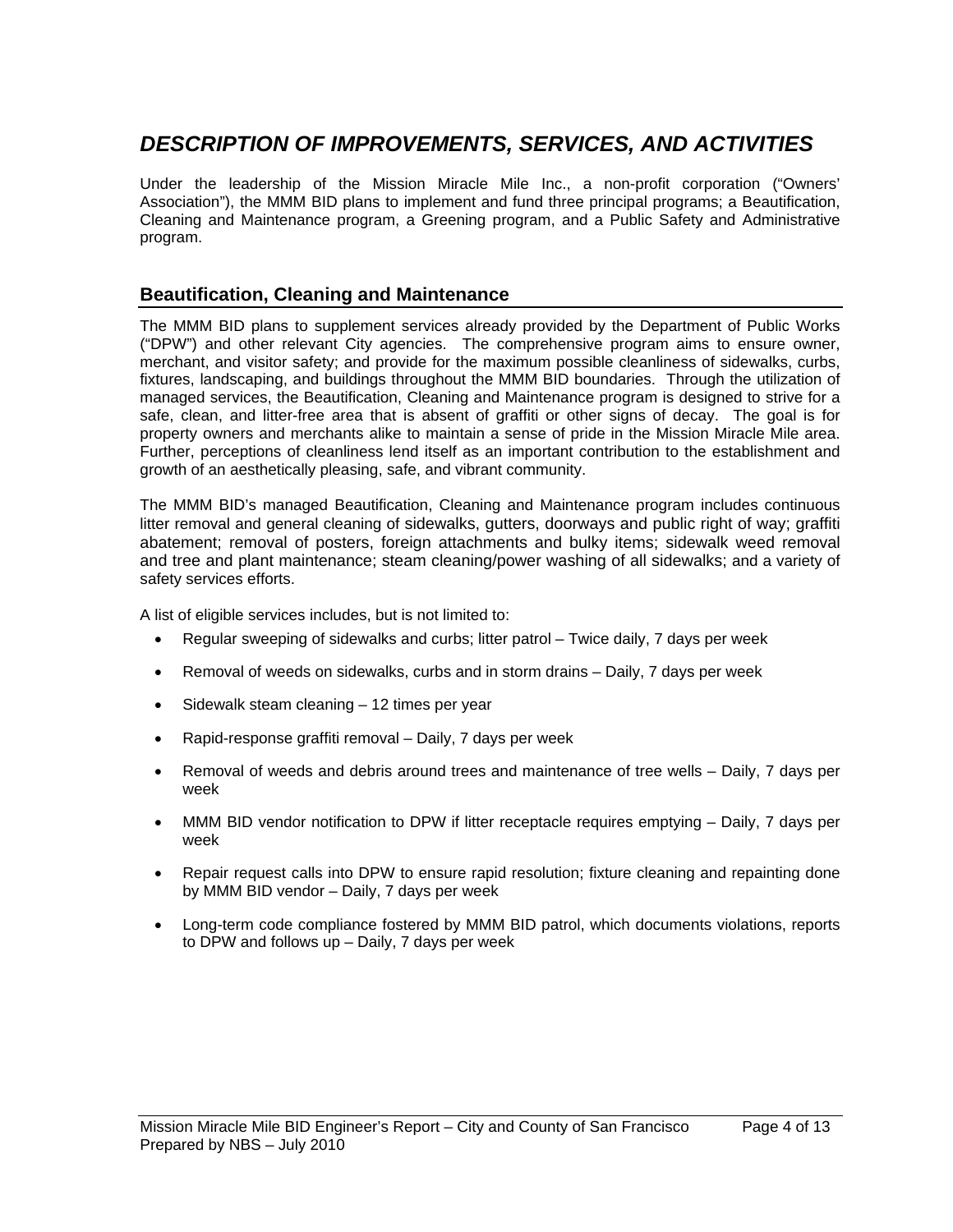## **Greening Program**

In an effort to provide a more vibrant area along the 2500 block of Mission Street, the MMM BID provides planting and maintenance service for 20 hanging floral baskets along Mission Street. The hanging floral baskets provide a softened and greened up look to the MMM BID area.

A list of eligible services includes, but is not limited to:

- Maintain 20 floral baskets Daily, 7 days per week
- Replacement of flowers in floral baskets Every 6 months

### **Public Saftey and Administrative Program**

The MMM BID views the goal of the public safety efforts as producing an environment in which property owners, merchants, and visitors feel comfortable and secure. An objective of the MMM BID is to improve the quality of life for property owners and businesses within the district, as well as continually improve the experience of visitors by providing a safe and welcoming presence throughout the area.

A list of eligible services includes, but is not limited to:

- Community Ambassadors augment services by the San Francisco Police Department ("SFPD") by providing additional eyes and ears, safety presence, reporting illegal activities, and deterring crime – Daily, 7 days per week
- Provide assistance to visitors Daily, 7 days per week
- Maintain excellent relationships with merchants and property owners Daily, 7 days per week
- Maintain excellent communications with SFPD, DPW, and other relevant City agencies Daily, 7 days per week
- Refer street population to available City homeless services Daily, 7 days per week
- Maintain and back up seven surveillance cameras Daily, 7 days per week

## **Existing City Services**

The City currently provides services in the MMM BID area. The improvements, services, and activities funded by the MMM BID assessment revenue are in addition to those services currently provided by the City.

A list of existing services provided by the City, is included as part of the Mission Miracle Mile Business Improvement District Management District Plan.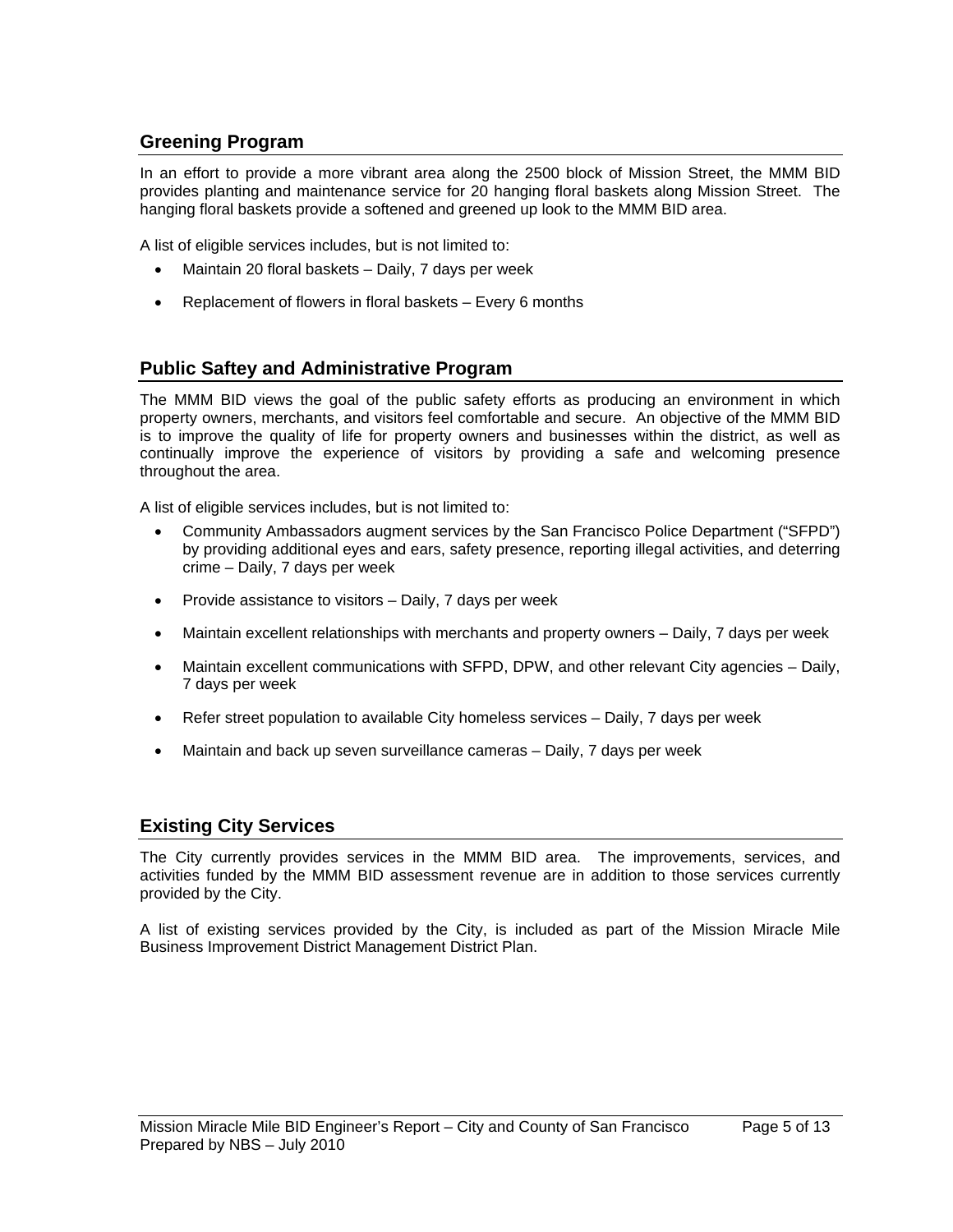# *ESTIMATED COSTS*

## **Total Annual Amount Proposed to be Expended**

The maximum annual budget presented below represents the costs for providing the improvements, services, and activities that are in addition to those services already provided by the City from January 1, 2011 through December 31, 2015. Fiscal Year 2009/10 carry-over assessments provide the necessary assessment revenue to fund the improvements, services, and activities from July 1, 2010 through December 31, 2010.

Beginning in Fiscal Year 2010/11, the maximum annual budget amount for the MMM BID is as follows:

| <b>Description of Expenditures</b>                   | 2010/11 Maximum<br><b>Budget Amount(1)</b> | $%$ of<br><b>Total Budget</b> |
|------------------------------------------------------|--------------------------------------------|-------------------------------|
| Beautification, Cleaning, and Maintenance<br>Program | \$50,000                                   | 58%                           |
| <b>Greening Program</b>                              | 20,000                                     | 23%                           |
| Public Safety and Administrative Program             | 15,000                                     | 18%                           |
| <b>Contingency and Reserves</b>                      | 861                                        | 1%                            |
| Total 2010/11 Maximum Budget:                        | \$85,861                                   | 100%                          |

(1) Annual cost and budget category allocations determined by the Owners' Association.

| <b>Description of Revenue</b>       | 2010/11<br><b>Revenue Amount</b> | % of Total<br><b>Annual Revenue</b> |
|-------------------------------------|----------------------------------|-------------------------------------|
| Assessment Revenue                  | \$85,002                         | 99%                                 |
| Other Revenue(1)                    | 859                              | $1\%$                               |
| <b>Total 2010/11 Annual Revenue</b> | \$85,861                         | <b>100%</b>                         |

(1) Comprised of additional funds generated from sources such as grants, donations, and fees for service contracts and in kind donations.

During any future year of operation, the Owners' Association may re-allocate funds from one budget category to another budget category. However, the annual re-allocation of budget category amounts shall not exceed or decrease more than 10% of the previous Fiscal Year's approved budget category amount.

One percent of the MMD BID's annual expenditures provides a general benefit to the public; see the Basis of Assessment section of this Engineer's Report for further information. Properties can be assessed for the special benefits received from the programs and activities, but not the general benefits received by the public at large. Therefore, the portion of the total budget designated as general benefit will be supplemented from other sources. The funds needed (\$859) to cover the costs associated with the general benefits received will be contributed through grants, donations, fees for service contracts, and fundraising events.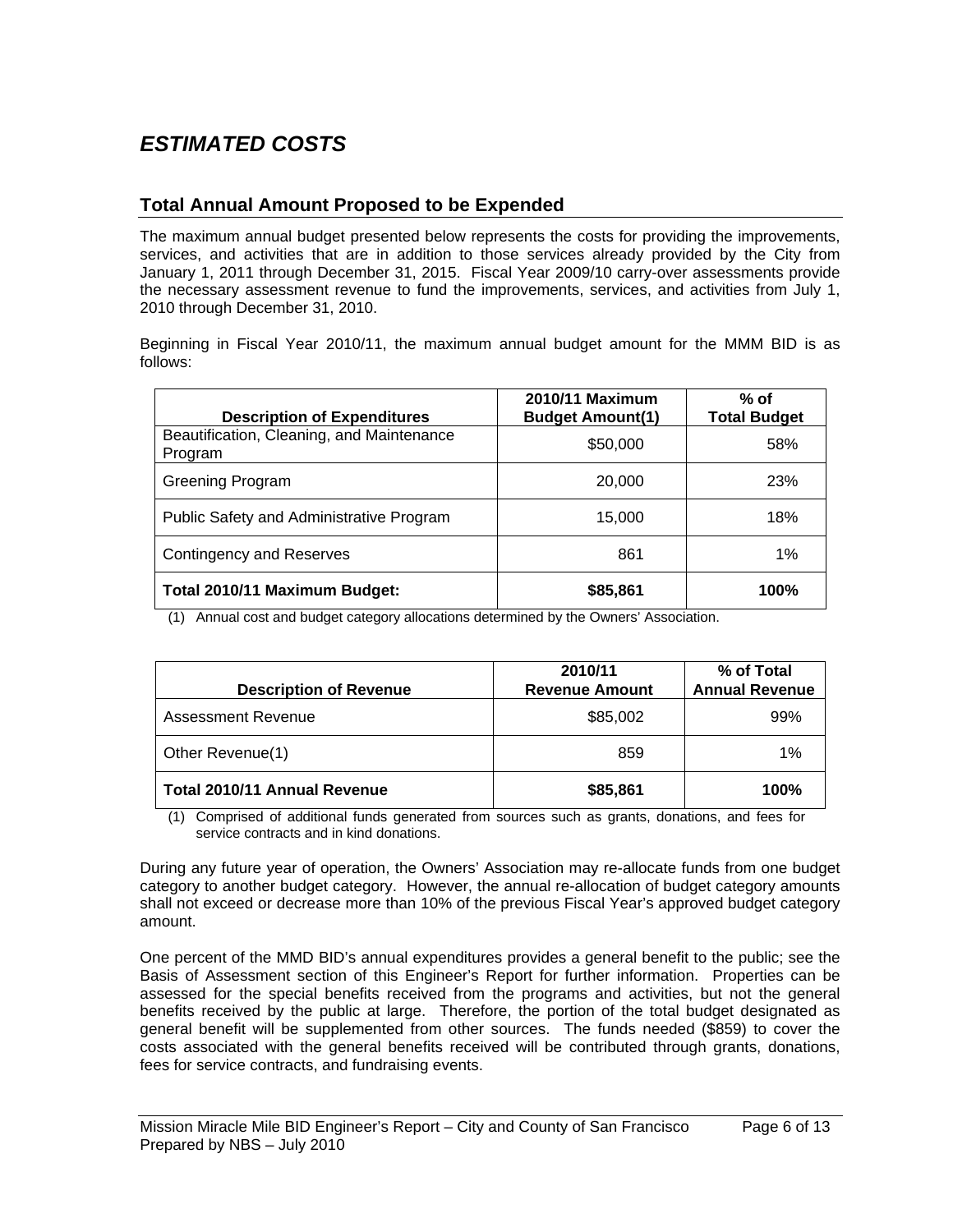The Fiscal Year 2010/11 total maximum assessment revenue is subject to an annual increase beginning July 1, 2011. The maximum annual assessment revenue increase will reflect the change in the most recent 12 month Consumer Price Index for All Urban Consumers in San Francisco-Oakland-San Jose or 3%, whichever is less. In no event shall the annual assessment revenue increase be less than zero (i.e., decreased). Note however, that this is the maximum annual assessment revenue and the actual amount assessed to properties may be less than this maximum, depending on desires of the MMM BID and its stakeholders.

Based upon a maximum annual assessment increase of 3%, beginning July 1, 2011, the total annual maximum assessment revenue each year for each of the five years is:

| <b>Fiscal Year</b>                                | <b>Total Maximum Annual</b><br><b>Assessment Revenue (1)</b> |
|---------------------------------------------------|--------------------------------------------------------------|
| 2010/11                                           | \$85,002                                                     |
| 2011/12                                           | 87,552                                                       |
| 2012/13                                           | 90,179                                                       |
| 2013/14                                           | 92,884                                                       |
| 2014/15                                           | 95,671                                                       |
| <b>Total Maximum</b><br><b>Assessment Revenue</b> | \$451,288                                                    |

(1) The total maximum amount assessed to property owners within the MMM BID each Fiscal Year.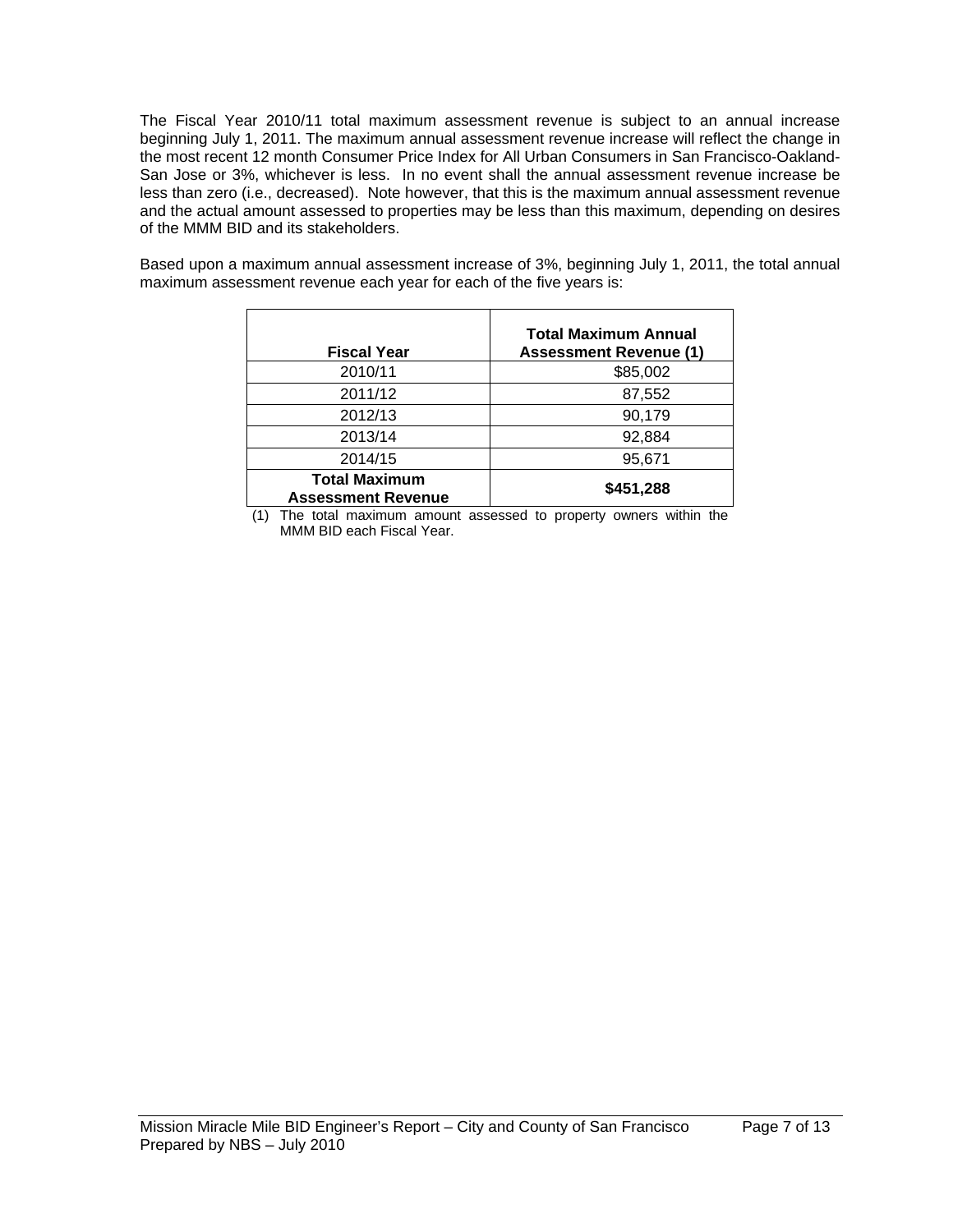# *METHOD OF ASSESSMENT*

### **Statutory Considerations**

Proposition 218, the "Right to Vote on Taxes Act" was approved by California voters in 1996, which added Articles XIIIC and XIIID to the California State Constitution. The primary results of Proposition 218 were stricter definitions of assessments, special taxes, fees, and charges, and a general mandate for some type of voter approval for any new or increased tax, assessment, or propertyrelated fee. The Proposition 218 Omnibus Implementation Act ("Implementation Act") was approved July 1, 1997. The Implementation Act provided for procedures throughout the notice, protest and hearing process. It should be noted that this report has been prepared to be consistent with current practices and the California State Constitution. In the meantime, there are a number of pending court cases related to special assessments that could alter current practices and procedures.

#### **General Benefit**

Proposition 218 requires that any local agency proposing to increase or impose a special assessment to "separate the general benefits from the special benefits conferred on a parcel." The rationale for separating special and general benefits is to ensure that the property owners are not charged with an assessment that pays for general benefits. Thus, a local agency carrying out projects or services that provide both special and general benefits may levy an assessment to pay for the special benefits but must acquire separate funding to pay for those general benefits.

General benefit is an overall and similar benefit to the public at large resulting from the improvements, services, and activities to be provided by the assessments levied. All of the services and activities more fully presented in the Description of Improvements, Services, and Activities section of this Engineer's Report are provided to parcels and are for the benefit of parcels within the MMM BID boundaries only. There will be no improvements, services, or activities provided outside of the boundaries. Various community benefit districts around the City conducted surveys to determine the likelihood of individuals passing through their boundaries without the intention of engaging in any type of commerce activity in the district. Of those surveyed, less than 1% indicated that they do not nor do they ever have the intention of engaging in any type of commerce regardless of any future district programs and services provided. To account for this activity, 1% of the total annual budget is considered general benefit. Properties within the MMM BID are not assessed this 1% general benefit.

#### **Special Benefit**

Pursuant to Proposition 218, or more specifically Article XIIID, Section 2(i) "Special benefit means a particular and distinct benefit over and above general benefits conferred on real property located in the district or to the public at large. General enhancement of property value does not constitute special benefit."

All parcels that have special benefit conferred upon them as a result of the services and activities provided shall be identified, and the proportionate special benefit derived by each identified parcel shall be determined in relationship to the entire cost of the services and activities.

In accordance with Article XIIID §4(a) "No assessment shall be imposed on any parcel which exceeds the reasonable cost of the proportional special benefit conferred on that parcel. Only special benefits are assessable, and an agency shall separate the general benefits from the special benefits conferred on a parcel." Article XIIID also provides that publicly owned properties must be assessed unless there is clear and convincing evidence that those properties receive no special benefit from the assessment. Exempted from the assessment would be the areas of public streets, public avenues, public lanes, public roads, public drives, public easements and rights-of-ways.

Mission Miracle Mile BID Engineer's Report – City and County of San Francisco Page 8 of 13 Prepared by NBS – July 2010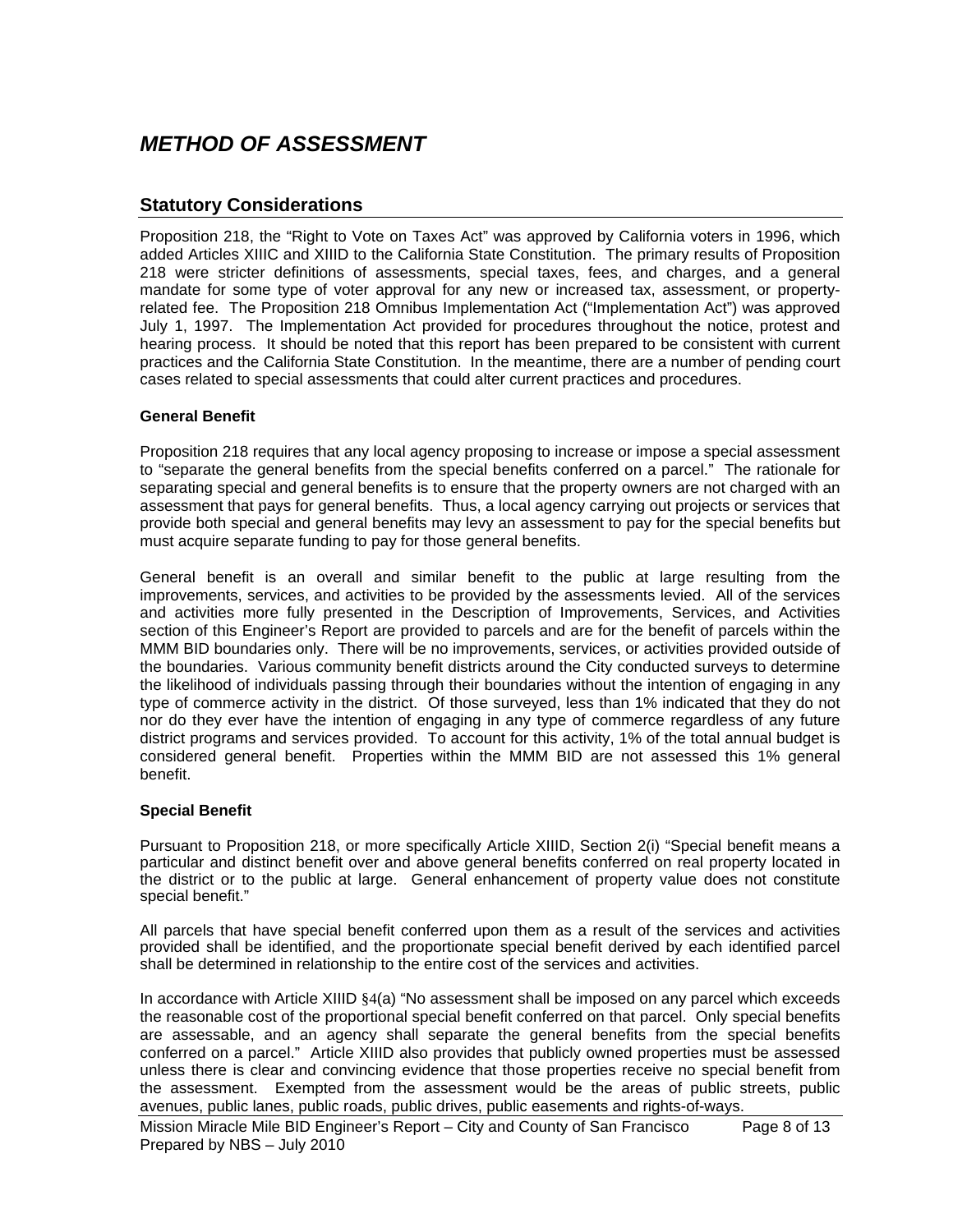## **Source(s) of Financing**

The levy and collection of annual assessments upon property within the MMM BID provides the primary funding source for the improvements, services, and activities previously outlined. The Owners' Association can generate additional funds from sources other than annual assessments on properties within the MMM BID. These funds may include grants, donations, and fees for service contracts and in kind donations.

The MMM BID will not issue bonds to fund any of the improvements, services, and activities provided by the MMM BID.

### **Definitions**

"Assessor's Parcel" - A lot or parcel of land designated on an Assessor's Parcel Map with an assigned Assessor's Parcel number within the boundaries of the MMM BID.

"Assessor's Parcel Map" - An official map of the Assessor of the County designating Assessor's Parcels by Assessor's Parcel number.

"County" – The City and County of San Francisco, State of California.

"Fiscal Year" - The period commencing on July 1 of any calendar year and ending June 30 of the following calendar year.

"Linear Street Frontage" or "Linear Street Foot(Feet)" - The street frontage of the Assessor's Parcel located on Mission Street within the District plus the street frontage along 21<sup>st</sup> Street for the two corner Assessor's Parcels located at Mission Street and 21<sup>st</sup> Street and the street frontage along 22<sup>nd</sup> Street for the two corner Assessor's Parcels located at Mission Street and 22<sup>nd</sup> Street. The street frontage shall be based upon information as shown on the Assessor's Parcel Map, or other sources deemed reliable.

#### **Basis of Assessment**

The benefits provided to real property within the MMM BID relate to the improvements, services, and activities carried out by the MMM BID Owners' Association and more fully described in the "Description of the Improvements, Services, and Activities" section of this Engineer's Report.

Assessor's Parcels within the MMM BID display a unique usage (combined retail, commercial, etc.) that comes in a wide variety of parcel sizes, building sizes, shapes, and formats. These configurations make it difficult to use a standardized formulaic approach in assigning special benefit and determining the proportional assessment. In an effort to enhance the ongoing image and desirability of the MMM BID area, the Owners' Association intends to provide additional levels, above the existing services already provided by the City, of cleaning, maintenance, and safety services along the 2500 block of the Mission Street area. Currently, any desired services and activities above the City's baseline levels are the financial responsibility of the existing district, expiring June 30, 2010. Any desired services and activities above the City's baseline levels will be the responsibility of the individual property owners after June 30, 2010.

To combine property owner efforts and achieve certain economies of scale, assessment revenue collected from MMM BID property owners will provide the necessary funding for the proposed MMM BID program services and activities. Given the linear nature of each program's activities, such as sidewalk maintenance and safety services, the direct benefit assignment basis for each Assessor's Parcel is the Linear Street Frontage along Mission Street, plus that portion of Linear Street Frontage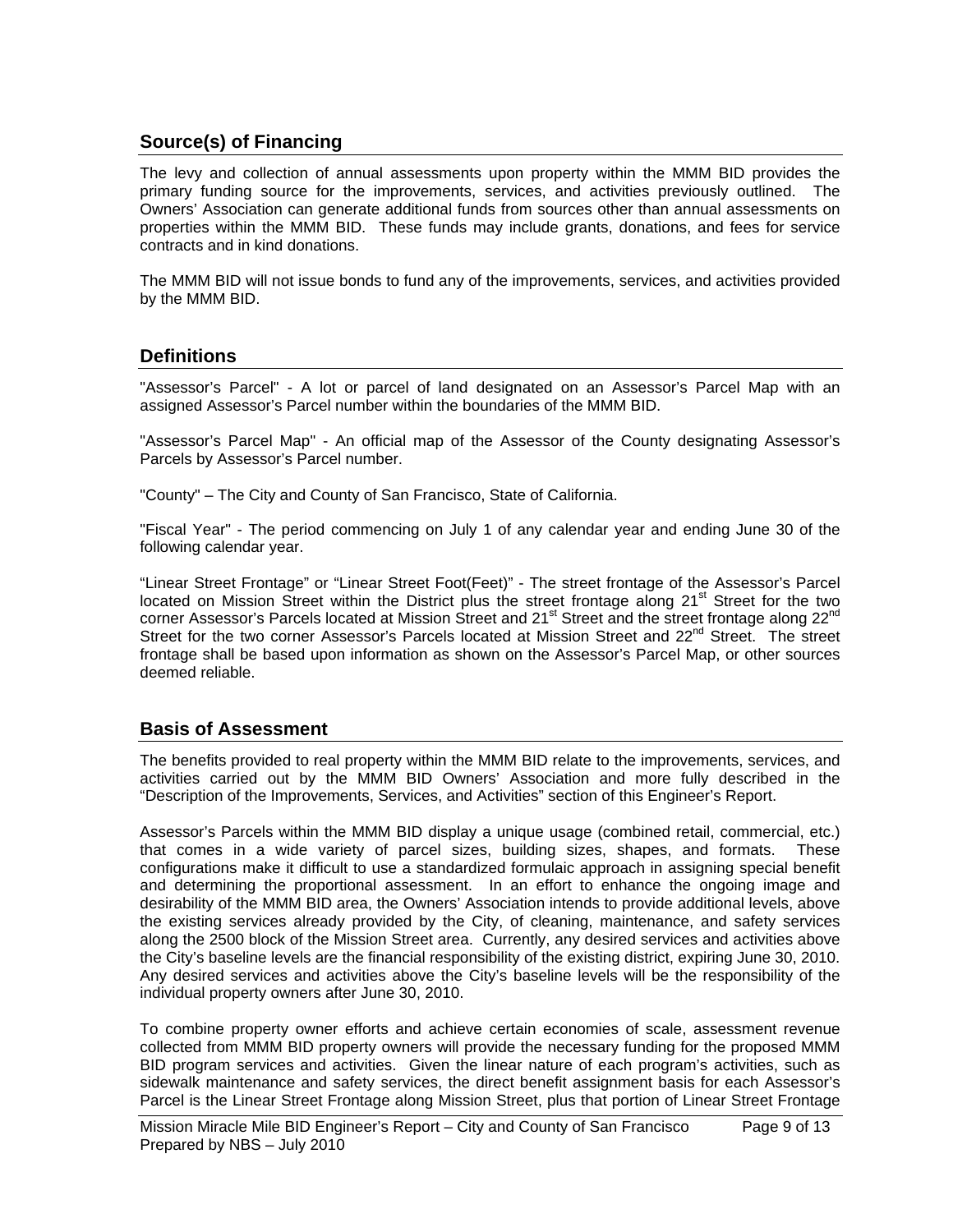maintained along 21<sup>st</sup> Street and 22<sup>nd</sup> Street for the four corner Assessor's Parcels within the MMM BID boundaries.

All Assessor's Parcels within the MMM BID boundaries have frontage along Mission Street. In addition, the four corner Assessor's Parcels have frontage along  $21<sup>st</sup>$  and  $22<sup>nd</sup>$  Streets that is within the MMM BID's boundaries. Therefore, the benefit for each program is apportioned to each Assessor's Parcel based upon the Linear Street Frontage assigned to each Assessor's Parcel.

County Assessor Parcel Maps provided the Linear Street Frontage for each Assessor's Parcel. The property owner will confirm the Linear Street Frontage assigned to his or her property. The assessment notice and petition provided to each benefitting property owner will include each Assessor's Parcel's assigned information.

Based upon the County Assessor Parcel Maps, the total Linear Street Frontage for the MMM BID is 1,473.171. The Assessment Roll in Appendix B provides a breakdown of the Linear Street Frontage assigned for each Assessor's Parcel.

Although the improvements, services, and activities provided throughout the MMM BID incorporates public streets and rights of way, it is clear that the improvements, services, and activities provided are directed towards, and necessary for, the cleanliness and maintenance of the 2500 block area of Mission Street, the safety of commercial tenants, property owners, visitors, as well as, the enhancement of the business environment, and the increased opportunities of the properties throughout the MMM BID. The MMM BID will not provide any of these improvements, services, and activities to properties located outside of the MMM BID boundaries. The Owners' Association will use collected assessment revenue to pay for the enhanced improvements, services, and activities that are over and above the baseline services currently provided by the City. However, in assigning direct benefit, public access, use, or availability of these improvements, services, and activities by others was considered.

The general benefits to the public at large are minimal. Various community benefit districts around the City conducted surveys<sup>1</sup> to determine the likelihood of individuals passing through their boundaries without the intention of engaging in any type of commerce activity in the district. Of those surveyed, less than 1% indicated that they do not nor do they ever have the intention of engaging in any type of commerce regardless of any future district programs and services provided. To account for this activity, 1% of the total annual budget is considered general benefit. Properties within the MMM BID are not assessed this 1% general benefit. Further, the City will continue to provide the general baseline services within the MMM BID, consistent with the provision of baseline services in other similar areas of the City.

Mission Miracle Mile BID Engineer's Report – City and County of San Francisco Page 10 of 13 Prepared by NBS – July 2010  $\overline{a}$  $1$  In 2009, the City along with the Greater Union Square BID and the proposed West Portal CBD conducted streets surveys to determine the level of general benefit received from the improvements, services, and activities. Specifically, David Binder Research conducted an intercept survey in the Union Square area from April 23-26, 2009 and found that less than 1% of those surveyed had no intention of engaging in any commercial activity.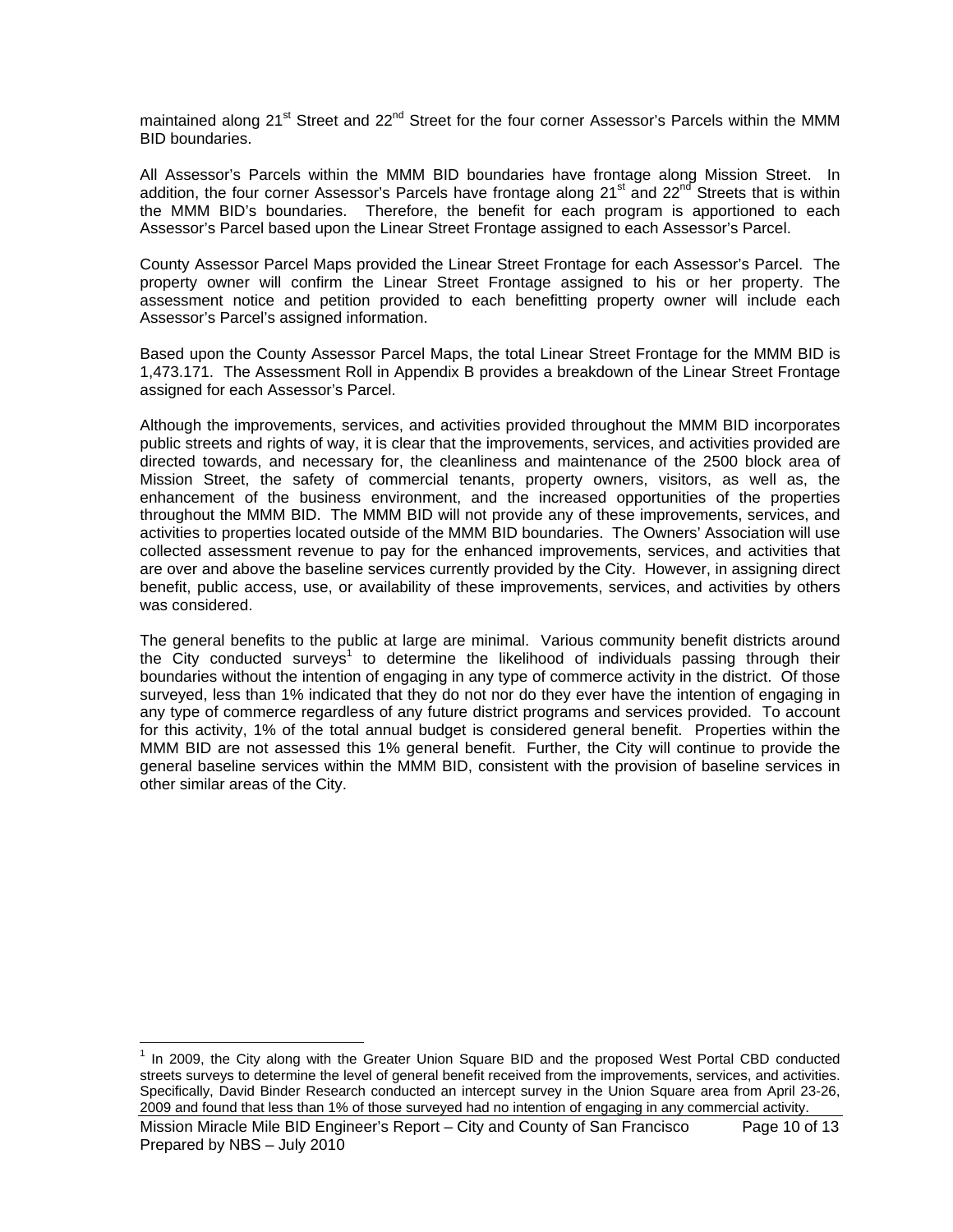## **Assessment Calculation**

The Fiscal Year 2010/11 assessment calculation rate is:

|                                       | <b>Assessment</b><br><b>Category Description</b>  |                               | Fiscal Year 2010/11<br><b>Assessment Rate</b> |                                                     |  |  |
|---------------------------------------|---------------------------------------------------|-------------------------------|-----------------------------------------------|-----------------------------------------------------|--|--|
|                                       | Linear Street Frontage for all Assessor's Parcels |                               | \$57.70<br>per Linear Street Foot             |                                                     |  |  |
| <b>Annual Assessment Calculation:</b> |                                                   |                               |                                               |                                                     |  |  |
|                                       | Linear Street Frontage<br>Assessment              | Linear Street Frontage<br>$=$ | $\mathsf{x}$                                  | Linear Street<br>Frontage<br><b>Assessment Rate</b> |  |  |

#### **Assessor's Parcel Annual Assessment:**

| Assessor's Parcel | <b>Linear Street</b>       |  |
|-------------------|----------------------------|--|
| Annual Assessment | <b>Frontage Assessment</b> |  |

### **Maximum Annual Assessments**

The Fiscal Year 2010/11 maximum annual assessment rate is as follows:

• Per Linear Street Foot: \$57.70

#### **Maximum Annual Assessment Increases**

Beginning July 1, 2011, the maximum assessment rate is subject to an annual increase. The maximum annual assessment revenue increase will reflect the change in the most recent 12 month Consumer Price Index for All Urban Consumers in San Francisco-Oakland-San Jose or 3%, whichever is less. In no event shall the annual assessment revenue increase be less than zero (i.e., decreased).

The maximum increase of 3% to the maximum assessment rate for the next five years is:

| Fiscal<br>Year | <b>Maximum Assessment</b><br><b>Rate per Linear Foot</b> |
|----------------|----------------------------------------------------------|
| 2010/11        | \$57.70                                                  |
| 2011/12        | 59.43                                                    |
| 2012/13        | 61.21                                                    |
| 2013/14        | 63.05                                                    |
| 2014/15        | 64.94                                                    |

Regardless of the assessment amount actually levied each year (assessments may be levied at less than the maximum assessment rate), the maximum allowable assessment rates will increase as described above. Any increase in the actual amount of the assessment levied, as long as it does not exceed the maximum assessment for that Fiscal Year, is not considered an increase of the assessment as defined by Proposition 218.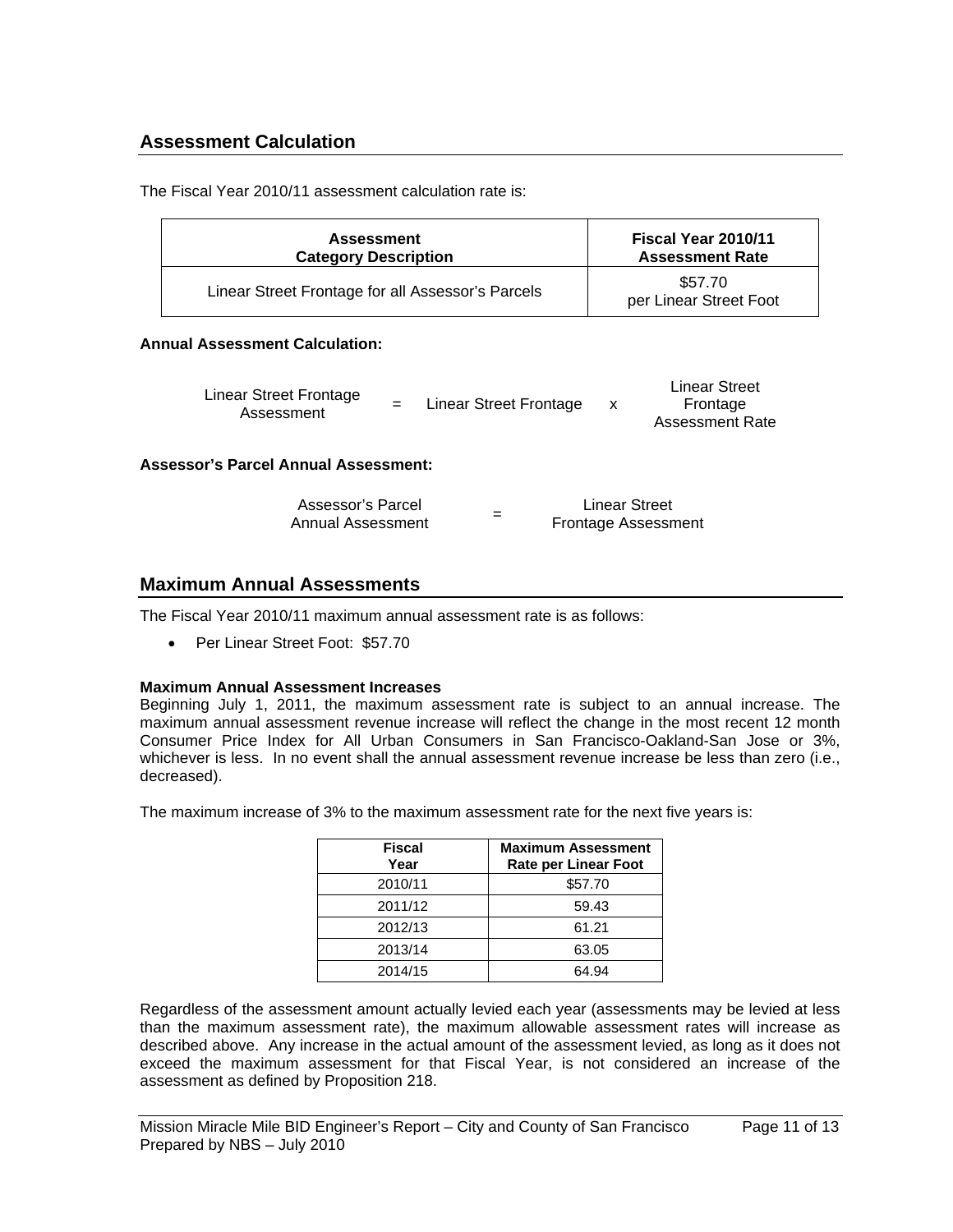## **Time and Manner of Collecting Assessments**

The City will levy and collect MMM BID assessments in the same manner and at the same time as ordinary *ad valorem* property taxes.

#### **Delinquent Payments**

The City and County will place the MMM BID assessments on the County annual secured property tax bills for regular collection at the standard due dates (due twice per year on November 1 and February 1). The MMM BID assessment will appear as a separate line item on the property tax bill. The City will directly bill any Assessor's Parcels which do not regularly receive a property tax bill from the City.

All delinquent payments, including penalties and accrued interest, will be indentified in the budgeted categories outlined in the Estimated Costs section of this Engineer's Report. The Owners' Association will determine the budget allocation.

#### **Assessment Roll**

Appendix B of this Engineer's Report provides a listing of all of the Assessor's Parcels, including the Assessor's Parcel number, Owner, and Linear Street Frontage subject to the MMM BID annual assessment.

### **Resolution of Disputes**

The stakeholders formed the MMM BID after considerable outreach and careful research, based on information and sources deemed to be reliable. If a property owner thinks that the assessment has been calculated or applied in error, he or she must contact the Owners' Association to correct the property information used to calculate the assessment.

#### **Disestablishment**

Each year that the MMM BID is in existence, there will be a 30-day period during which the property owners will have the opportunity to request disestablishment of the MMM BID. This 30-day period begins each year on the anniversary date the Board of Supervisors established the MMM BID. Within that 30-day period if a written petition is submitted by the owners of real property who pay 50% or more of the assessments levied, the MMM BID may be disestablished by the Board of Supervisors.

A majority (six members) of the Board of Supervisors may initiate disestablishment proceedings at any time based on improper actions by the MMM BID management corporation, such as misappropriation of funds, malfeasance, or violation of law.

A supermajority (eight members) of the Board of Supervisors may initiate disestablishment proceedings for any reason.

All outstanding indebtedness must be paid prior to disestablishment of the MMM BID.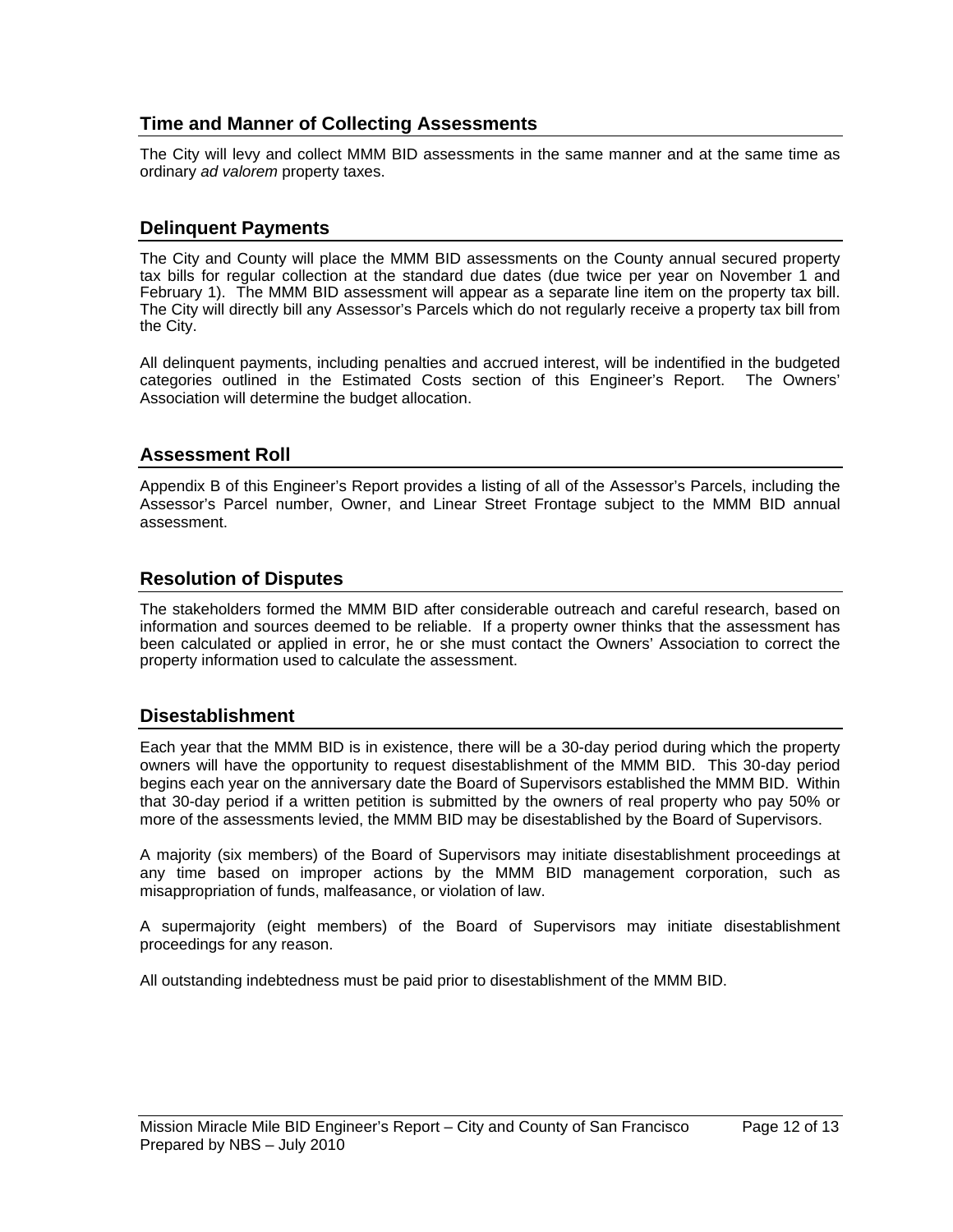# *APPENDICES*

| <b>Assessment Diagram</b> |  |
|---------------------------|--|
|                           |  |

**Assessment Roll** B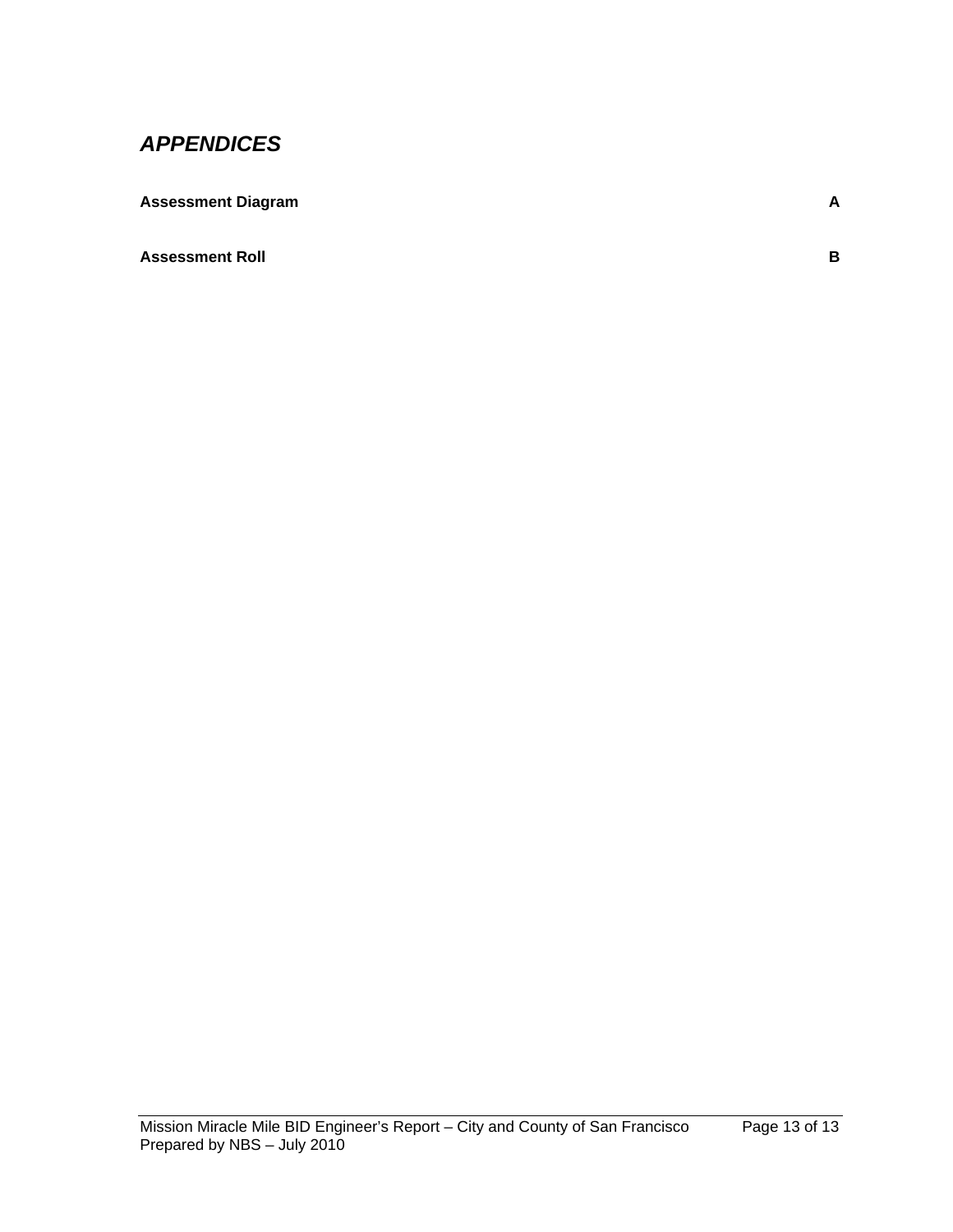# *APPENDIX A – ASSESSMENT DIAGRAM*

The following page provides the Assessment Diagram that outlines the boundaries of the MMM BID, as well as the identification of each parcel subject to the annual assessment.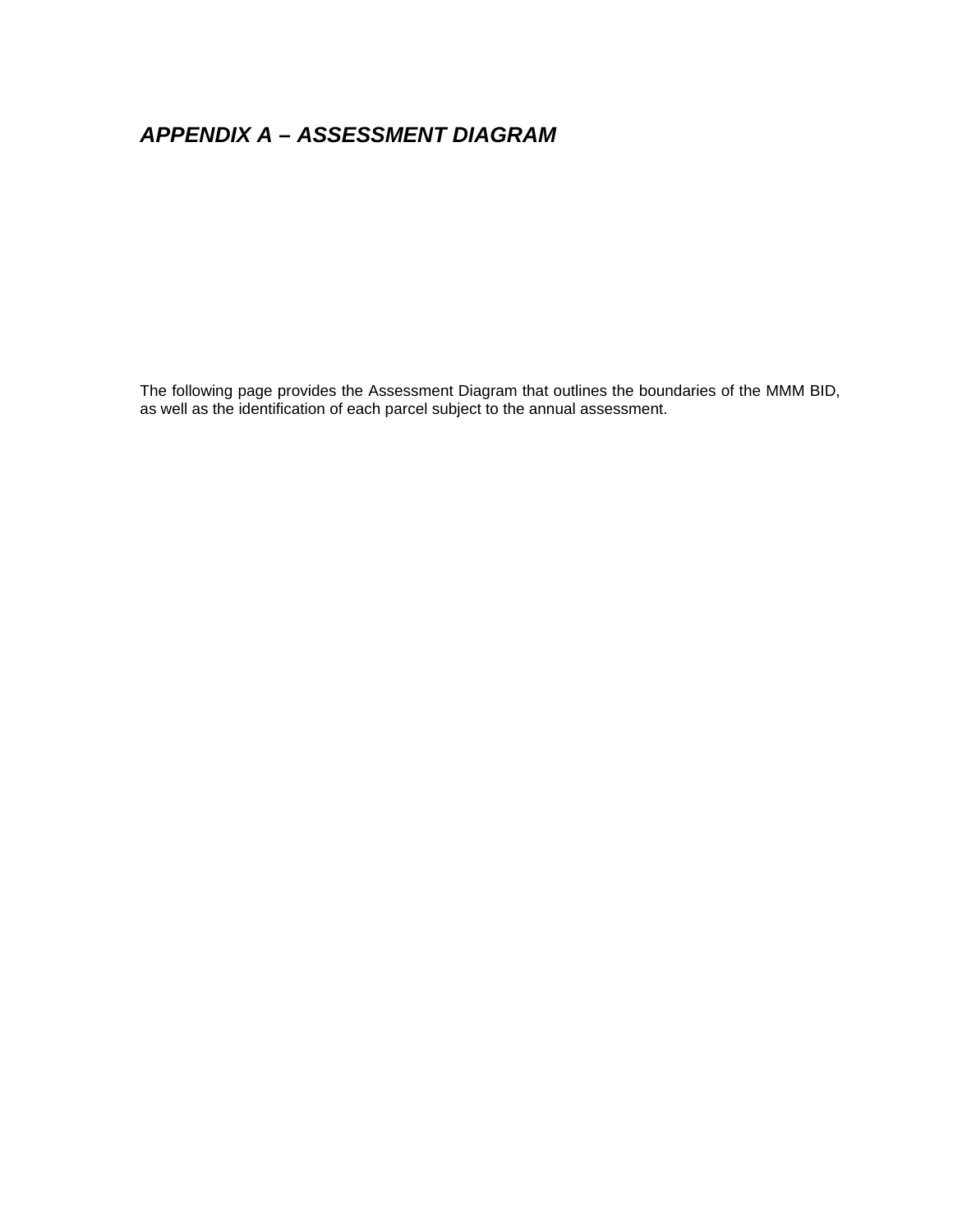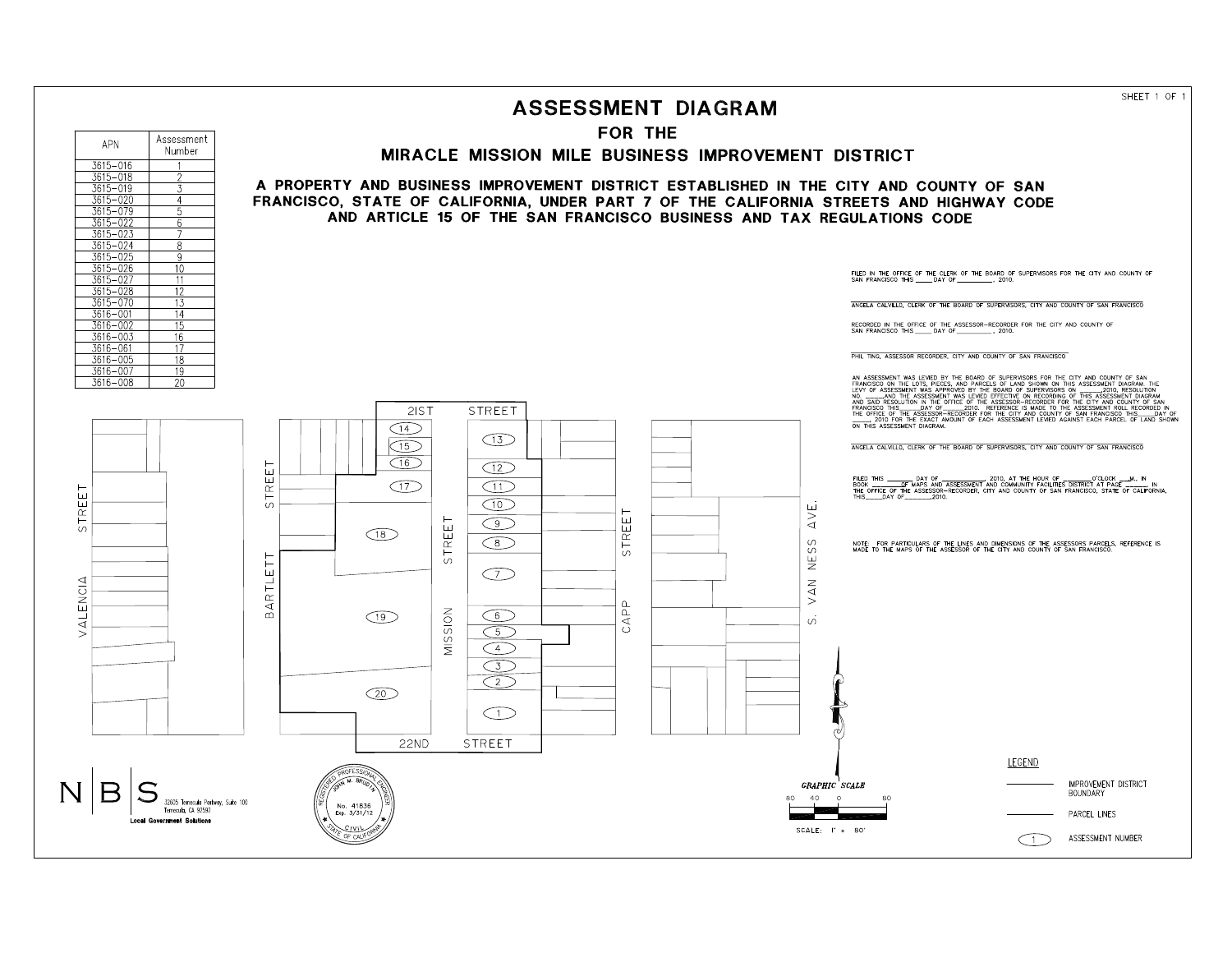# *APPENDIX B – ASSESSMENT ROLL*

Following is a list of all of the Assessor's Parcels, including the Assessor's Parcel number, Owner, and Linear Street Frontage subject to the MMM BID annual assessment.